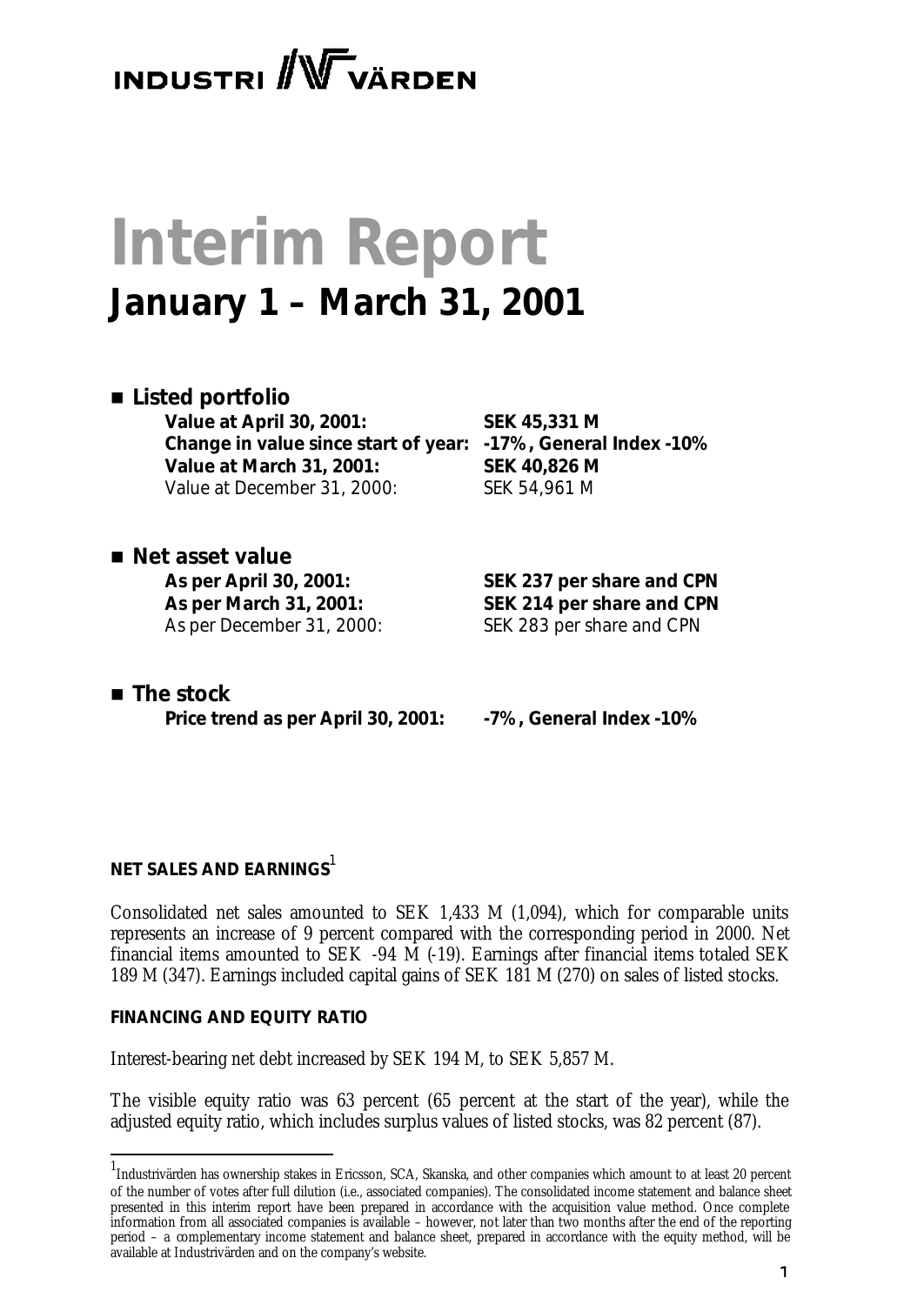#### **PORTFOLIO OF LISTED STOCKS**

The portfolio of listed stocks had a market value of SEK 40,826 M on March 31 (SEK 54,961 M at the start of the year), and the surplus value was SEK 22,871 M (SEK 36,935 M at the start of the year). Adjusted for purchases and sales, the change in value since the start of the year was -25 percent, compared with -18 percent for the General Index. Sales from the portfolio of listed stocks generated capital gains of SEK 181 M.

During the first three months of the year, purchases of listed stocks totaled SEK 193 M and sales totaled SEK 521 M. Thus stocks were sold for a net value of SEK 328 M. Major purchases consisted of 350,000 Pharmacia Corp., and major sales consisted of 1,000,000 Skanska, 160,000 Karo Bio and 250,000 Handelsbanken.

The number of shares held in Lundbeck A/S increased during the first quarter as a result of a 4:1 split effected on March 30.

#### **Price Trend for the Largest Shareholdings**



The trend during the first quarter for the largest shareholdings, which accounted for 87 percent of the portfolio's value as per March 31, was as follows:

|                 | Share of portfolio       | Price change     |
|-----------------|--------------------------|------------------|
| <b>Stock</b>    | value as per March 31, % | January-March, % |
| Ericsson        | 27                       | $-45$            |
| Handelsbanken   | 18                       | -8               |
| Skandia         | 11                       | $-40$            |
| Sandvik         | 11                       | $-17$            |
| <b>SCA</b>      | 10                       | 5                |
| Pharmaceuticals | 10                       | -5               |

*Ericsson* performed worse than the General Index, but essentially on a par with other telecom companies on the Stockholm Stock Exchange and foreign bourses. Like most of its competitors, Ericsson has experienced a sharp drop in demand and decreasing margins in its systems business. At the same time its earnings continue to be burdened by problems in the consumer products segment. An extensive program to reinstate good profitability is in progress. A collaboration with Sony in the consumer product segment has also been initiated.

*Handelsbanken* continues to report clearly higher profitability than the average for other banks on the Stockholm Stock Exchange. Its stock outperformed the General Index as well as the bank & financial services index and other Nordic commercial banks.

*Skandia* was affected by the weak economic trend in the U.S., which is the company's largest market. Skandia's stock performed worse than the General Index. A slight recovery was noted in April.

*Sandvik* performed on a par with the General Index during the first quarter as well as during the full-year 2000.

*SCA* outperformed the General Index as well as the forestry index.

 $\mathcal{D}$ Industrivärden's *pharmaceutical* holdings (Lundbeck A/S, Pfizer Inc. and Pharmacia Corp.) performed better than the General Index.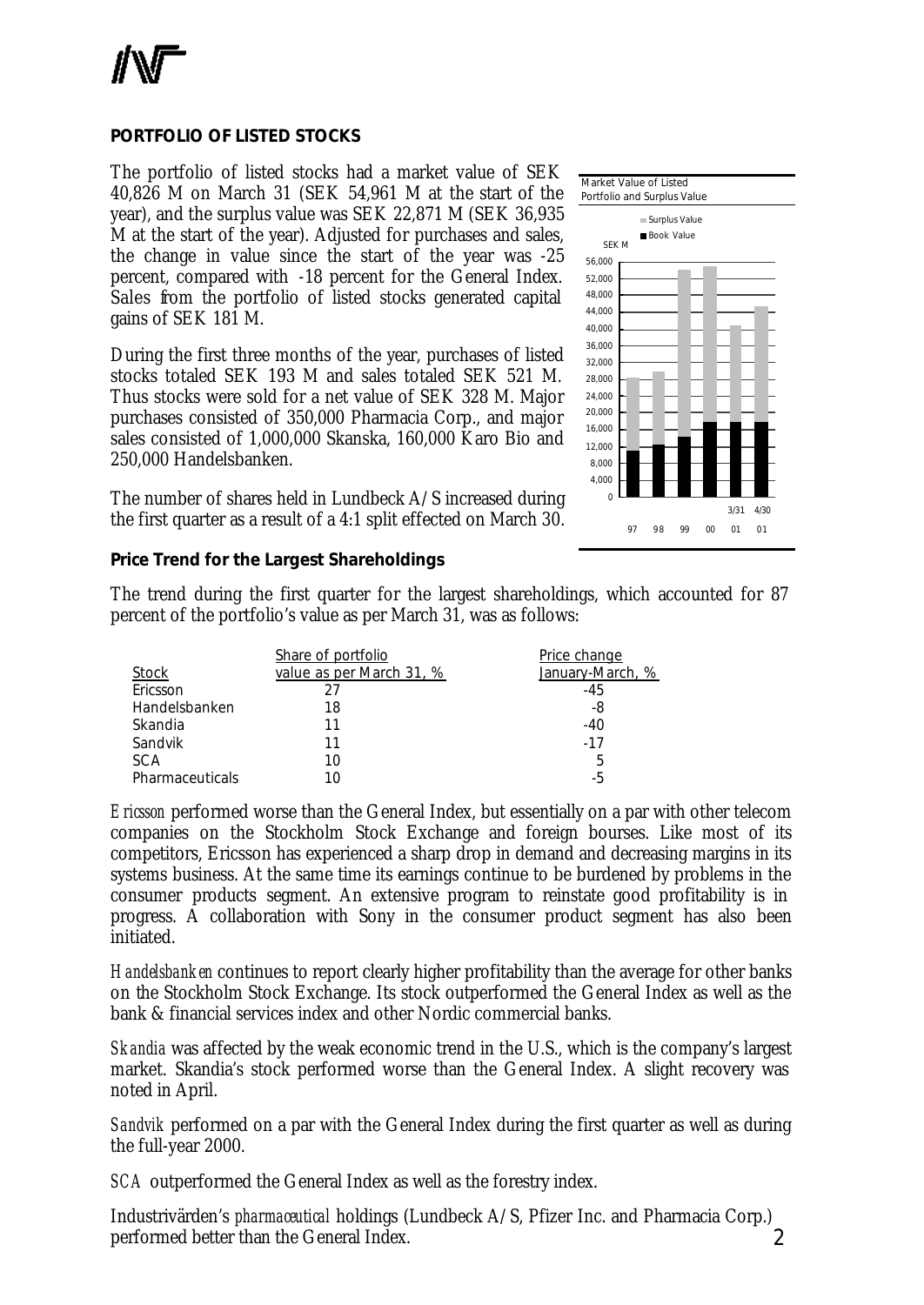

#### **Development for the Listed Portfolio Through April 30, 2001**

The market value of the listed portfolio on April 30 was SEK 45,331 M, and the surplus value was SEK 27,400 M. Adjusted for purchases and sales, the portfolio's value decreased by 17 percent from the start of the year. The General Index decreased by 10 percent during the same period.

#### **PARENT COMPANY**

The Parent Company's dividend income amounted to SEK 17 M (15), including SEK 5 M (2) from listed companies. Including gains of SEK 181 M (270) on sales of listed stocks, administrative costs of SEK -20 M  $(-18)$  and a negative balance of financial items, totaling SEK -86 M (-30), earnings after financial items totaled SEK 92 M (241).

#### **SUBSIDIARIES**

*Besam's* net sales amounted to SEK 489 M (448), an increase of 9 percent compared with the first quarter of 2000. Earnings after financial items were SEK 40 M (45).

*Isaberg Rapid's* net sales totaled SEK 180 M (175), which for comparable units was on a par with the first quarter of 2000. The joint-venture company in China is consolidated in the Group starting in 2001. Earnings after financial items were SEK 8 M (24).

*Indutrade's* acquisition of Fagerberg, EIE Maskin and the Finnish company Tecalemit was approved by the competition authorities in Sweden and Finland in March. The newly acquired companies are included in Indutrade as from January 1, 2001. Indutrade's net sales amounted to SEK 764 M (471), which for comparable units represents an increase of 11 percent. Earnings after financial items totaled SEK 50 M (36), an increase of SEK 8 M for comparable units.

#### **CALCULATED NET ASSET VALUE**

Industrivärden's net asset value<sup>2</sup> as per March 31 has been calculated at SEK 40.9 billion, or SEK 214 per share and CPN. Net asset value as per April 30 has been calculated at SEK 237 per share and CPN. Net asset value as per December 31, 2000, was SEK 283 per share and CPN.



Stockholm, Sweden, May 3, 2001

*Clas Reuterskiöld* President and CEO

l

 $^{\rm 2}$ The composition of net asset value is shown in the table on page 10.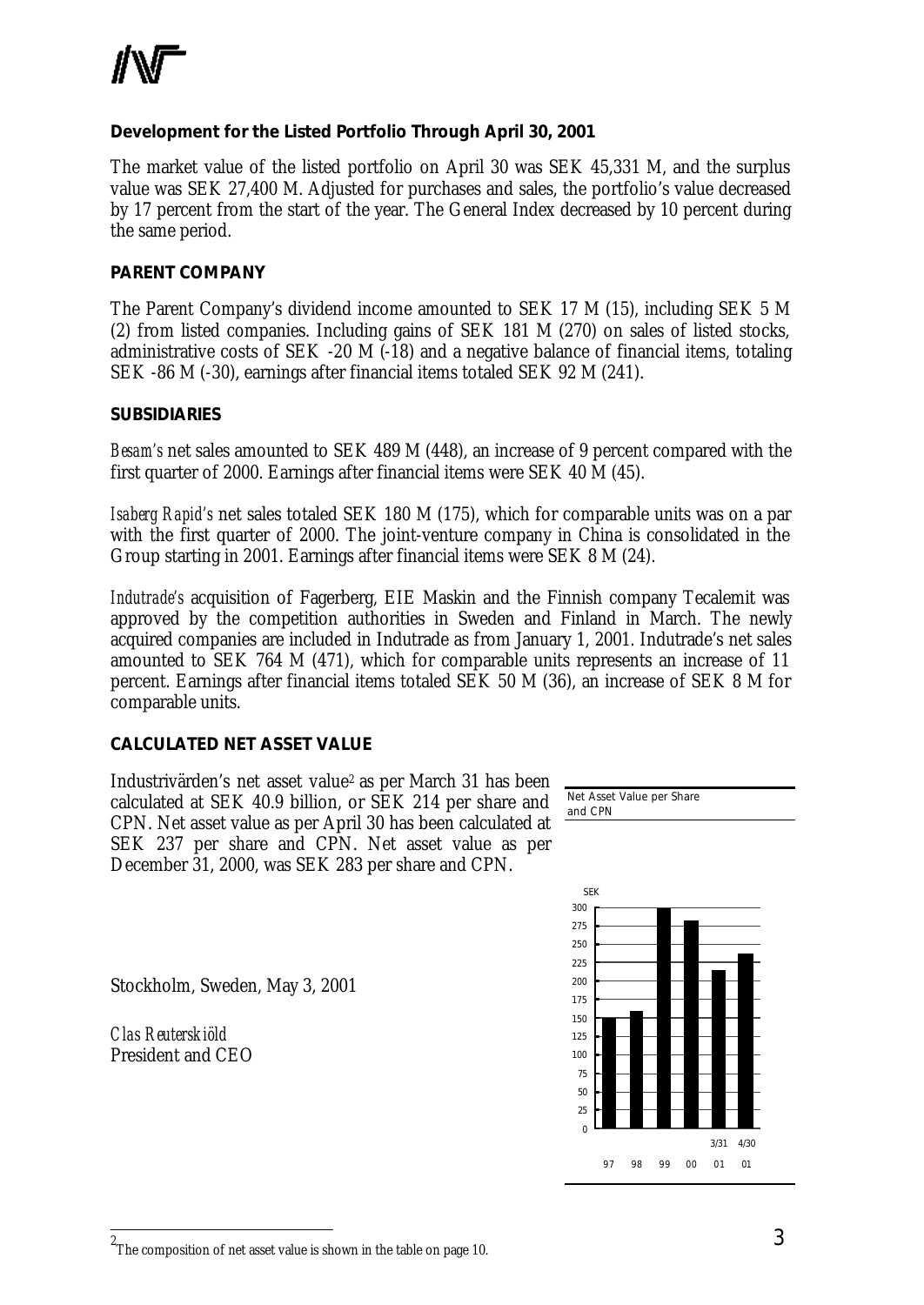

#### **ACCOUNTING PRINCIPLES**

The new accounting recommendations that took effect on January 1, 2001 have been applied in the interim report. Aside from this the accounting principles and calculation methods used in the 2000 Annual Report have also been used in this interim report.

#### **AUDITORS' EXAMINATION**

This interim report has not been examined by the Company's auditors.

#### **FINANCIAL CALENDAR**

An interim report for the period January–June will be released on August 15. An interim report for the period January–September will be released on October 31. A year-end report for 2001 will be released on February 15, 2002. The 2001 Annual Report will be published at the end of March 2002.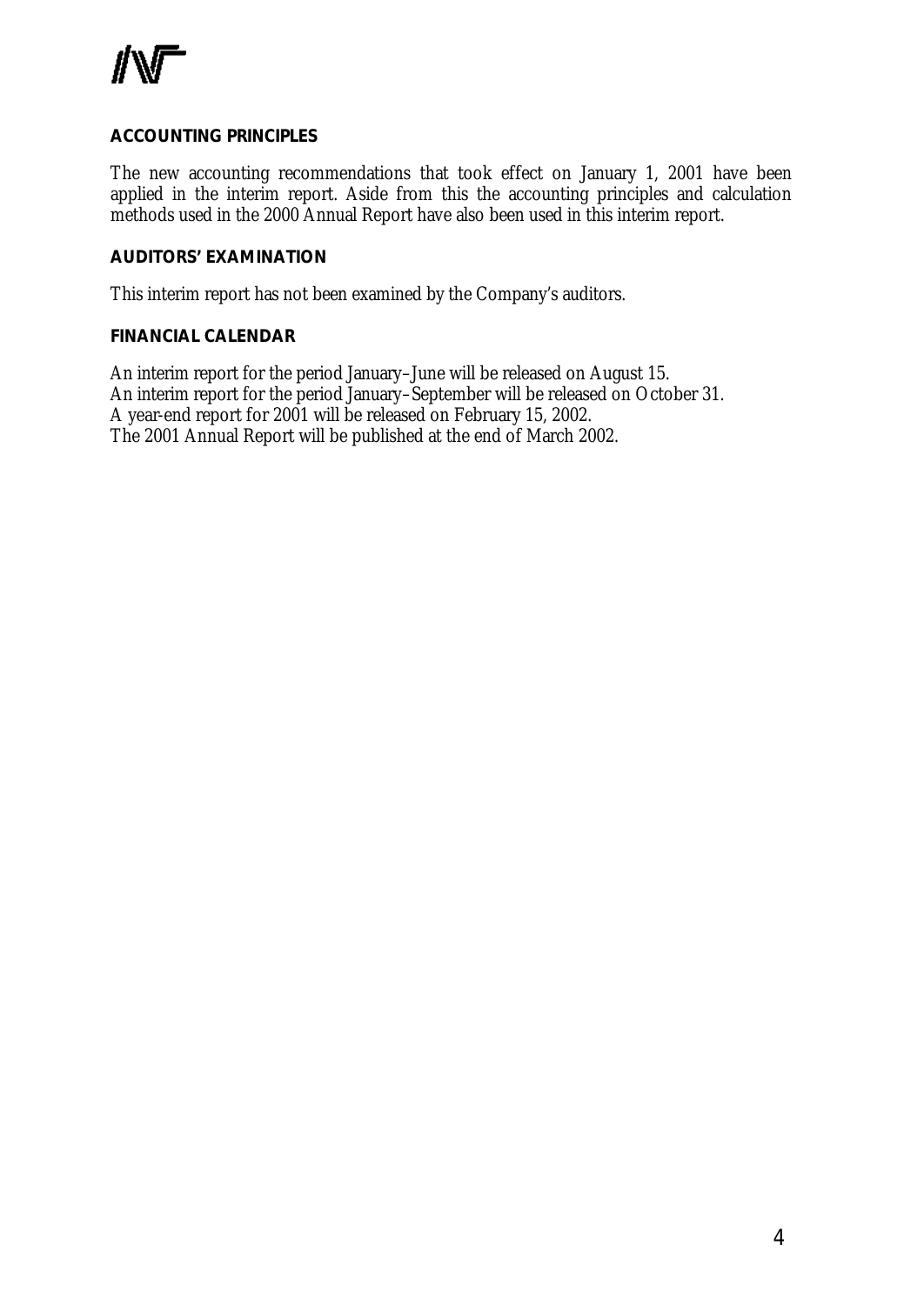## **Industrivärden Consolidated Income Statement**

| SEK M                                                                                                                   | 2001<br>Jan.-March              | 2000<br>Jan.-March                | 2000<br>Jan.-Dec.             |
|-------------------------------------------------------------------------------------------------------------------------|---------------------------------|-----------------------------------|-------------------------------|
| Net sales<br>Cost of goods sold                                                                                         | 1,433<br>$-962$                 | 1,094<br>$-703$                   | 4,540<br>$-2,998$             |
| <b>Gross earnings</b>                                                                                                   | 471                             | 391                               | 1,542                         |
| Development costs<br>Selling costs<br>Administrative costs<br>Other operating income and expenses                       | $-14$<br>$-245$<br>$-130$<br>16 | $-16$<br>$-181$<br>$-101$<br>$-2$ | -63<br>$-723$<br>$-421$<br>83 |
| <b>Operating earnings</b>                                                                                               | 98                              | 91                                | 418                           |
| Dividend income from listed stocks<br>Capital gains on sales of listed stocks<br>Capital gains on sales of other stocks | 5<br>181<br>$-1$                | 2<br>270<br>3                     | 821<br>456<br>$-90$           |
| Earnings before financial items                                                                                         | 283                             | 366                               | 1,605                         |
| Interest income<br>Interest expenses (excl. CPN interest)<br>Other financial items                                      | 10<br>-89<br>$-15$              | 31<br>$-55$<br>5                  | 91<br>$-307$<br>$-25$         |
| Earnings after financial items                                                                                          | 189                             | 347                               | 1,364                         |
| <b>CPN</b> interest                                                                                                     | $-47$                           | $-33$                             | $-192$                        |
| <b>Earnings before taxes</b>                                                                                            | 142                             | 314                               | 1,172                         |
| Tax on earnings for the period<br>Minority share in earnings for the period                                             | $-35$<br>$\bf{0}$               | $-35$                             | $-143$                        |
| Net earnings for the period                                                                                             | 107                             | 279                               | 1,029                         |
| Depreciations included in operating earnings<br>Net earnings per share and CPN, SEK <sup>3</sup>                        | $-43$<br>0.81                   | $-31$<br>1.63                     | $-127$<br>6.38                |

<sup>5</sup> <sup>3</sup><br>Earnings after tax, excluding CPN interest, divided by a total of 191,206,984 shares after conversion of all CPNs to stock.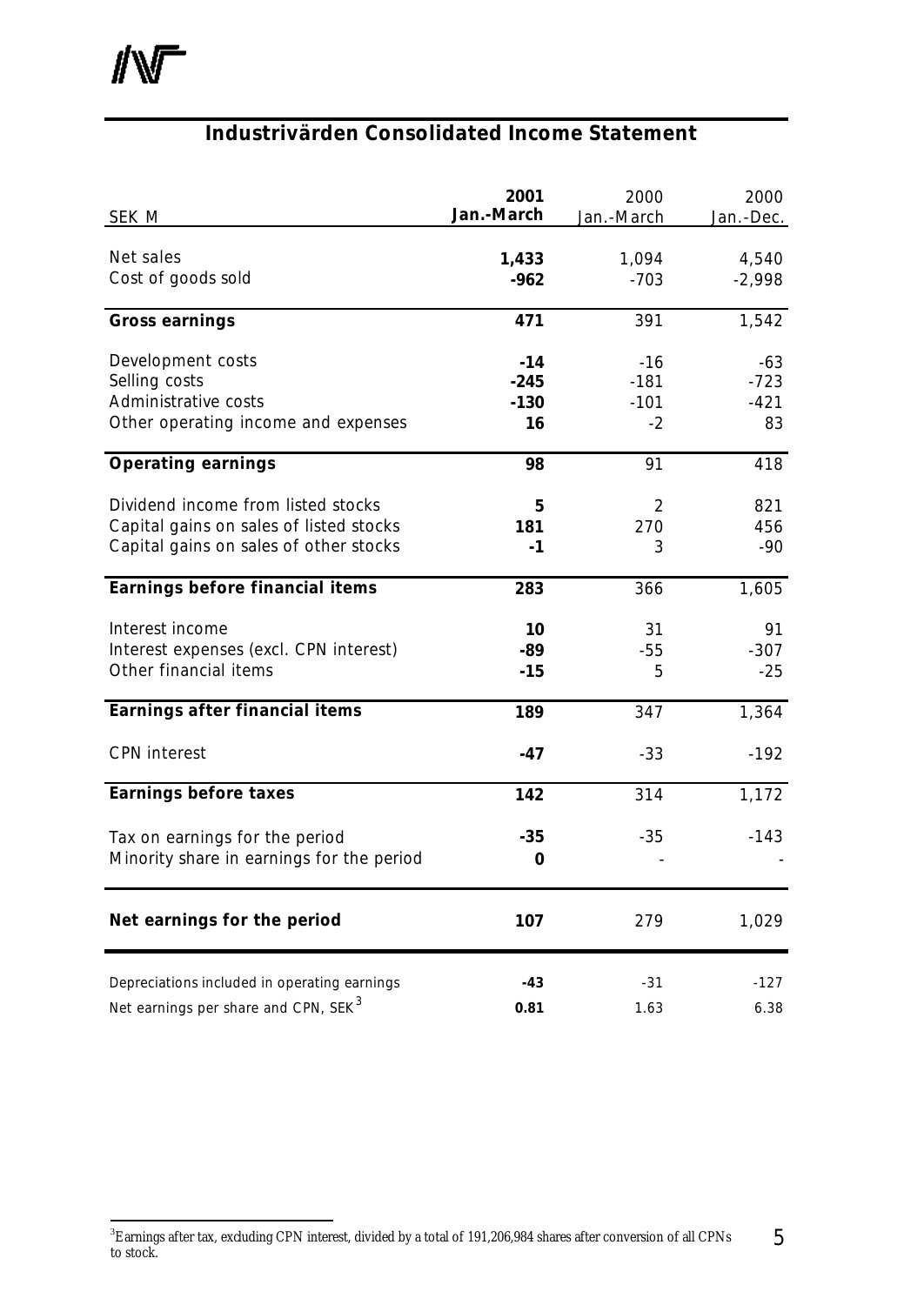# **Breakdown by Business Unit**

|                                     |            | Net sales  |                       | Earnings after<br>financial items |  |
|-------------------------------------|------------|------------|-----------------------|-----------------------------------|--|
| SEK M                               | 2001       | 2000       | 2001                  | 2000<br>Jan.-March                |  |
|                                     | Jan.-March |            | Jan.-March Jan.-March |                                   |  |
| Besam<br>Isaberg Rapid              | 489<br>180 | 448<br>175 | 40<br>8               | 45<br>24                          |  |
| Indutrade                           | 764        | 471        | 50                    | 36                                |  |
| Dividend income from listed stocks  |            |            | 5                     | 2                                 |  |
| Other, net                          | 0          | 0          | $-94$                 | $-33$                             |  |
|                                     | 1,433      | 1,094      | 9                     | 74                                |  |
| Capital gains on<br>sales of stocks |            |            | 180                   | 273                               |  |
|                                     | 1,433      | 1,094      | 189                   | 347                               |  |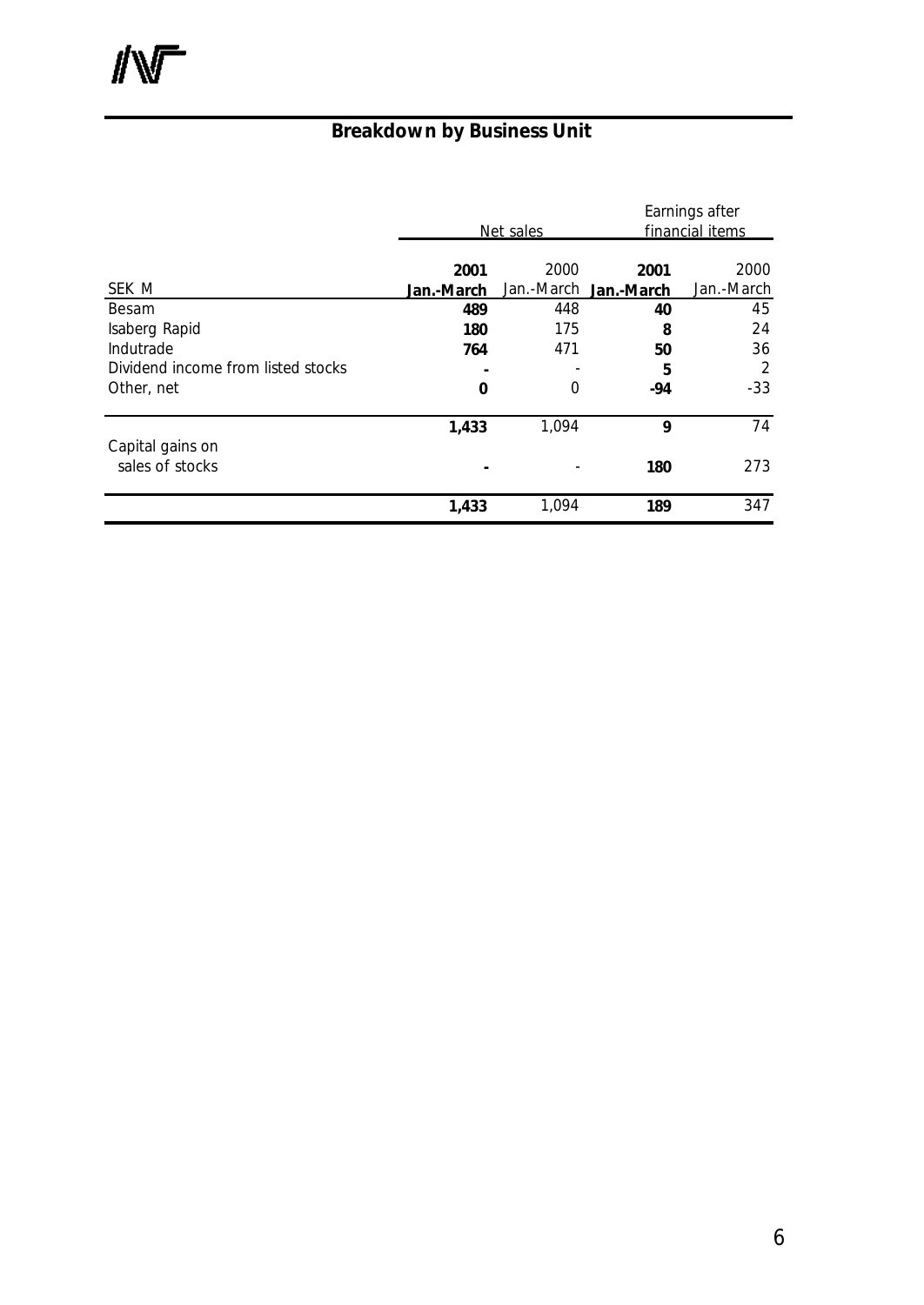#### **Industrivärden Consolidated Balance Sheet**

| <b>SEK M</b>                                | March 31<br>2001 | March 31<br>2000 | Dec. 31<br>2000 |
|---------------------------------------------|------------------|------------------|-----------------|
|                                             |                  |                  |                 |
| Intangible assets                           | 209              | 97               | 82              |
| Tangible assets                             | 710              | 573              | 591             |
| Shares and participations                   | 18,194           | 16,479           | 18,285          |
| Other financial assets                      | 130              | 1,314            | 210             |
| Inventories                                 | 944              | 678              | 711             |
| Accounts receivable, trade                  | 1,139            | 828              | 916             |
| Other current assets                        | 220              | 180              | 208             |
| Liquid assets                               | 846              | 1,271            | 473             |
| <b>Total assets</b>                         | 22,392           | 21,420           | 21,476          |
| Shareholders' equity                        | 13,636           | 13,803           | 13,504          |
| Minority shares                             | 21               |                  |                 |
| <b>CPN loans</b>                            | 447              | 448              | 447             |
| Provisions                                  | 341              | 307              | 297             |
| Long-term liabilities, interest-bearing     | 3,331            | 1,427            | 3,521           |
| Current liabilities, noninterest-bearing    | 1,441            | 1,160            | 1,164           |
| Current liabilities, interest-bearing       | 3,175            | 4,275            | 2,543           |
| Total shareholders' equity and liabilities  | 22,392           | 21,420           | 21,476          |
| Visible equity ratio, percent               | 63               | 67               | 65              |
| Adjusted equity ratio, percent <sup>4</sup> | 82               | 90               | 87              |

#### Change in Shareholders' Equity **Example 20 Figure 10 Accord 20 Figure 20 Figure 20 Figure 20 Figure 20 Figure 20 Figure 20 Figure 20 Figure 20 Figure 20 Figure 20 Figure 20 Figure 20 Figure 20 Figure 20 Figure 20 Figure 20** Capital Restricted shareholders' holders' SEK M stock reserves equity equity equity December 31, 2000 859 859 928 11,715 13,502 Effect from new accounting principles and the contract of the contract of the contract of the contract of the contract of the contract of the contract of the contract of the contract of the contract of the contract of the Transfers between unrestricted and restricted shareholders' equity the state of the state of  $\sim$  -2 2  $\sim$  2 -Translation differences and the set of the set of the set of the set of the set of the set of the set of the set of the set of the set of the set of the set of the set of the set of the set of the set of the set of the set Net earnings for the period  $\frac{107}{200}$  107 107 **March 31, 2001 859 929 11,848 13,636** December 31, 1999 859 859 927 11, 739 13,525 Effect from new accounting principles and the set of the set of the set of the set of the set of the set of the set of the set of the set of the set of the set of the set of the set of the set of the set of the set of the Transfers between unrestricted and restricted shareholders' equity and the stricted shareholders' equity and the stricted shareholders' equity Translation differences and the set of the set of the set of the set of the set of the set of the set of the set of the set of the set of the set of the set of the set of the set of the set of the set of the set of the set Net earnings for the period and the contract of the contract of the contract of the contract of the contract of the contract of the contract of the contract of the contract of the contract of the contract of the contract o March 31, 2000 859 927 12,017 13,803

l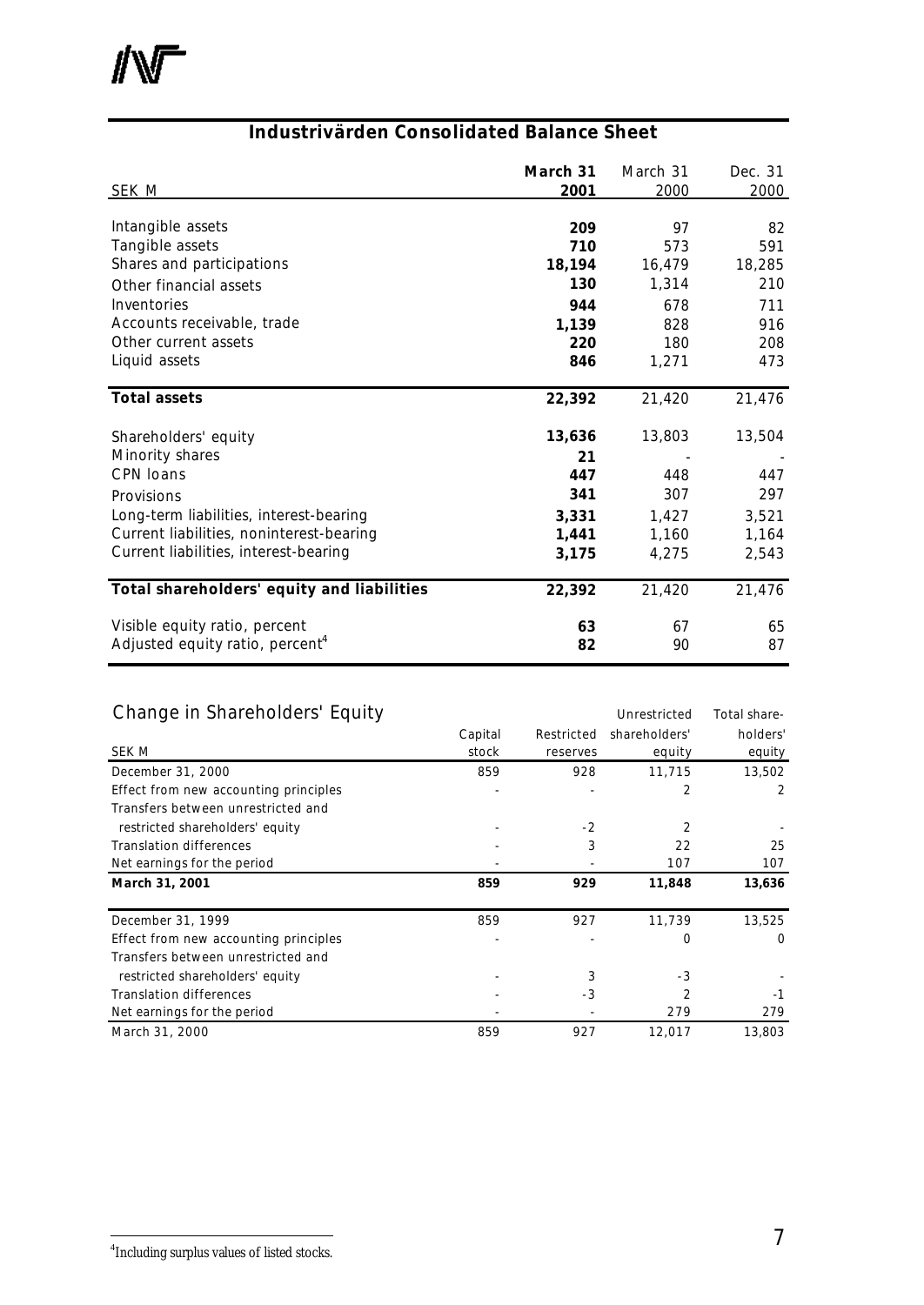### **Industrivärden Consolidated Statement of Cash Flows**

|                                                         | 2001       | 2000             | 2000       |
|---------------------------------------------------------|------------|------------------|------------|
| SEK M                                                   | Jan.-March | Jan.-March       | Jan.-Dec.  |
| <b>OPERATING ACTIVITIES</b>                             |            |                  |            |
| Earnings after financial items                          | 189        | 347              | 1,364      |
| Adjustment of items not included in cash flows:         |            |                  |            |
| Depreciation                                            | 43         | 31               | 127        |
| Result of sales of listed stocks                        | $-181$     | $-270$           | $-456$     |
| Result of sales of other stocks                         | 1          | $-3$             | 90         |
| Reversal of other items not affecting cash flows        | 2          | 0                | $-9$       |
| Taxes paid                                              | $-127$     | $-110$           | $-161$     |
| Cash flow from operating activities                     |            |                  |            |
| before changes in working capital                       | $-73$      | $-5$             | 955        |
| Cash flow from changes in working capital               | $-50$      | 94               | $-199$     |
| Net cash flow from operating activities                 | $-123$     | 89               | 756        |
| <b>INVESTING ACTIVITIES</b>                             |            |                  |            |
| Purchases of listed stocks                              | $-193$     | $-2,264$         | $-4,400$   |
| Sales of listed stocks                                  | 521        | 550              | 1,053      |
| Net purchase/sale of stock options                      | $-72$      | 21               | 160        |
| Net purchase/sale of other stocks                       |            | $-30$            | $-212$     |
| Net purchase/sale of subsidiaries                       | $-265$     | $-6$             | $-29$      |
| Net purchase/sale of long-term fixed-income instruments | 100        | 9                | 1,160      |
| Net purchase/sale of other fixed assets                 | $-42$      | $-25$            | $-107$     |
| Net cash flow from investing activities                 | 49         | $-1,745$         | $-2,375$   |
| <b>FINANCING ACTIVITIES</b>                             |            |                  |            |
| Loans raised and amortization of debt                   | 442        | 1,777            | 2,139      |
| Dividends and CPN interest paid out                     |            |                  | $-1,204$   |
| Net cash flow from financing activities                 | 442        | 1,777            | 935        |
| Net cash flow for the period                            | 368        | $\overline{121}$ | $-684$     |
|                                                         |            |                  |            |
| Liquid assets at beginning of the year                  | 473<br>5   | 1,153<br>$-3$    | 1,153<br>4 |
| Exchange-rate difference in liquid assets               |            |                  | 473        |
| Liquid assets at end of the period                      | 846        | 1,271            |            |

| Change in Interest-Bearing Net Debt<br><b>SEK M</b> | Dec. 31<br>2000 | Cash flow                | Change in<br>loans | Other<br>changes         | March, 31<br>2001 |
|-----------------------------------------------------|-----------------|--------------------------|--------------------|--------------------------|-------------------|
| Liquid assets                                       | 473             | 368                      |                    | $\mathcal{D}$            | 846               |
| Long-term fixed-income instruments                  | 100             | $\overline{\phantom{a}}$ |                    | $-100$                   |                   |
| Long-term interest-bearing liabilities              | 3.521           | $\overline{\phantom{a}}$ | $-190$             | $\overline{\phantom{a}}$ | 3.331             |
| Current interest-bearing liabilities                | 2.543           |                          | 632                | $\overline{\phantom{0}}$ | 3,175             |
| Interest-bearing pension provisions                 | 172             | $\overline{\phantom{a}}$ |                    | 25                       | 197               |
| Interest-bearing net debt                           | 5.663           | $-368$                   | 442                | 120                      | 5,857             |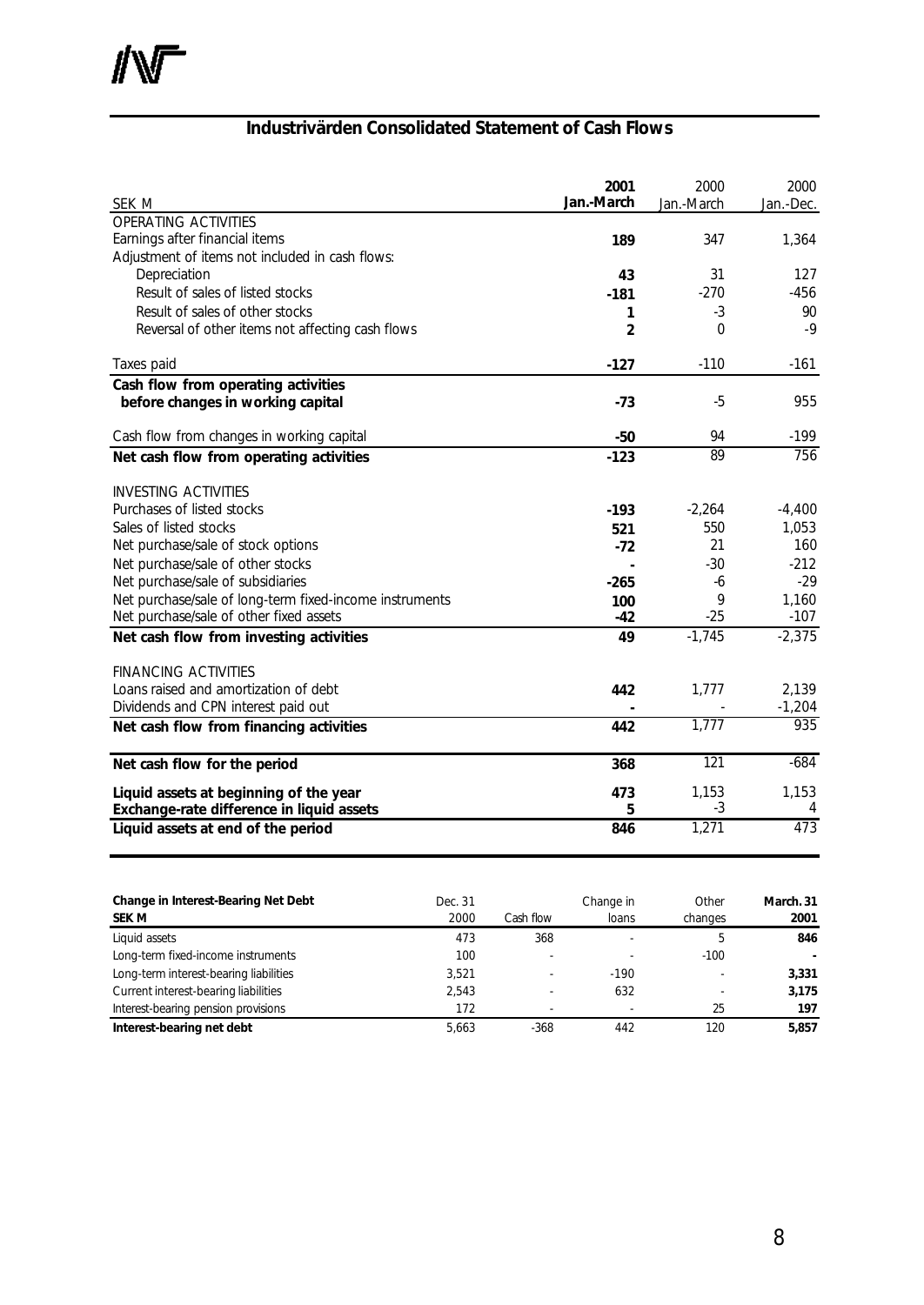小厂

|                                                                                                          |             |              | Market value  |                   |  |
|----------------------------------------------------------------------------------------------------------|-------------|--------------|---------------|-------------------|--|
|                                                                                                          |             |              | SEK per share | Percent of        |  |
| <b>Stock</b>                                                                                             | Number      | <b>SEK M</b> | and CPN       | portfolio's value |  |
| Ericsson                                                                                                 | 186,000,000 | 11,160       | 58            | 27                |  |
| Handelsbanken                                                                                            | 48,750,000  | 7,239        | 38            | 18                |  |
| Skandia                                                                                                  | 47,846,800  | 4,426        | 23            | 11                |  |
| Sandvik                                                                                                  | 23,000,000  | 4,347        | 23            | 11                |  |
| <b>SCA</b>                                                                                               | 20,087,532  | 4,259        | 22            | 10                |  |
| Skanska                                                                                                  | 7,075,689   | 2,625        | 14            | 6                 |  |
| Lundbeck A/S                                                                                             | 8,400,000   | 2,039        | 11            | 5                 |  |
| Pfizer Inc.                                                                                              | 3,000,000   | 1,261        | 7             | $\mathfrak{Z}$    |  |
| SSAB                                                                                                     | 12,065,600  | 1,014        | 5             | $\overline{2}$    |  |
| Pharmacia Corp.                                                                                          | 1,650,000   | 865          | 5             | $\overline{2}$    |  |
| Scania                                                                                                   | 3,000,000   | 628          | 3             | $\overline{2}$    |  |
| Other ( <sek 300="" m)<="" td=""><td></td><td>963</td><td>5</td><td><math>\mathfrak{Z}</math></td></sek> |             | 963          | 5             | $\mathfrak{Z}$    |  |
| <b>Total</b>                                                                                             |             | 40,826       | 214           | 100               |  |

### **Portfolio of Listed Stocks as per March 31, 2001**

No stocks were out on loan from the listed portfolio.